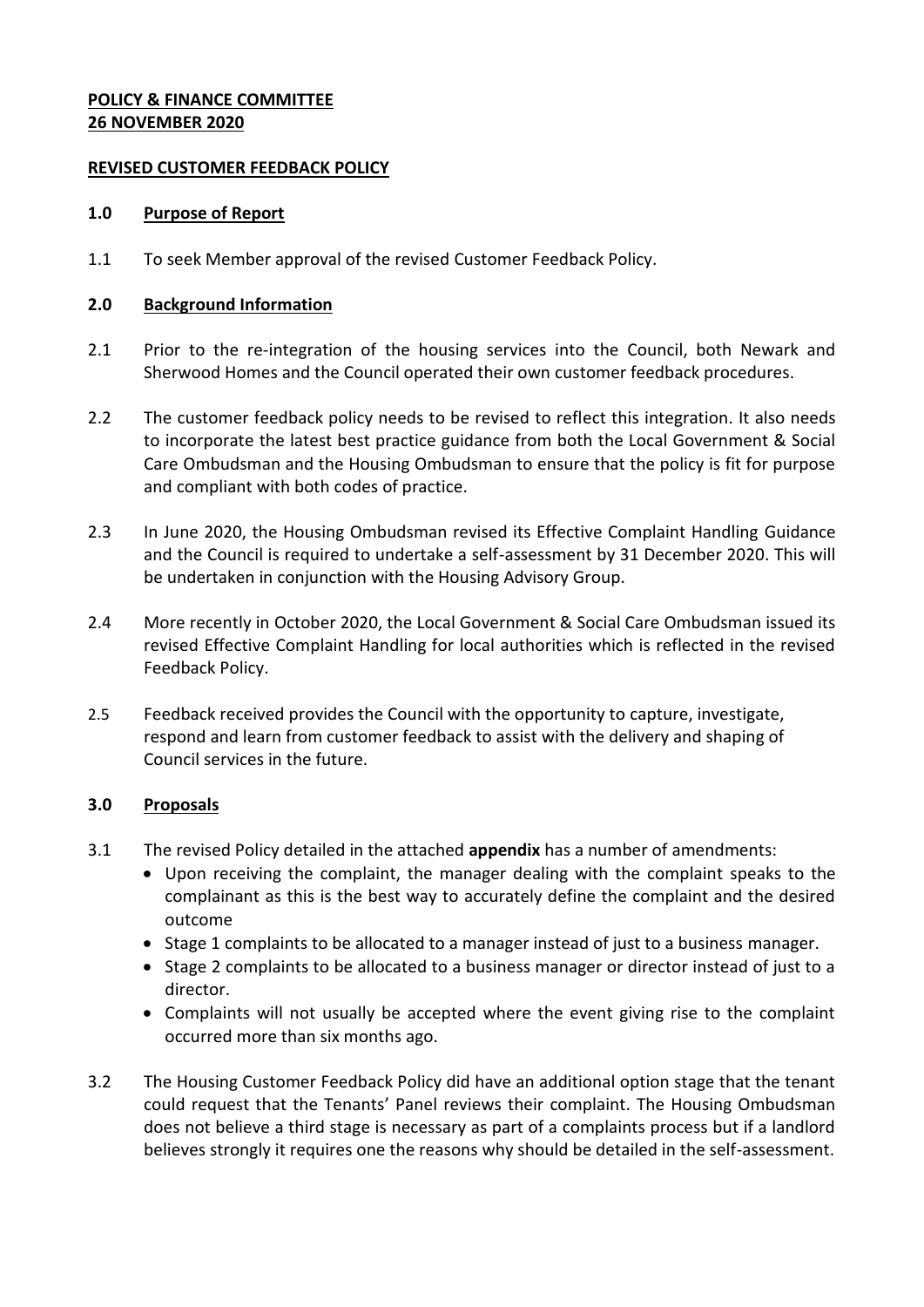3.3 It is proposed that this stage remains in the Policy for now as further changes may come out of the legislation following the Grenfell inquiry and the self-assessment by the Housing Advisory Group.

## **4.0 Next Steps**

- 4.1 A procedure guide will be produced for staff which will incorporate guidance from both Ombudsman Services to support them with investigating complaints. This will include template responses to ensure that all complainants are advised of the next steps they can take.
- 4.2 Consideration is being given to holding a training session for all managers who respond to complaints, delivered by the Local Government & Social Care/Housing Ombudsman to ensure that they fully understand the latest best practice
- 4.3 In conjunction with the Transformation and Communications Business Unit, a review of the current performance monitoring of customer feedback will be undertaken. This valuable insight gained will be reported to the Senior Leadership Team and relevant committees. Consideration will need to be given as to how this will involve tenants and the Housing Advisory Group.
- 4.4 The Council is required to complete a Housing Ombudsman self-assessment by 31 December 2020. The completed self-assessment will be reported to this committee.
- 4.5 Work is ongoing to ensure that feedback received supports the customer insight project, ensuring services are reviewed and transformed accordingly in order to enhance customer engagement.

### **5.0 Digital Implications**

5.1 Customers have the option of submitted their feedback online. This functionality will be reviewed to ensure it reflects the revised policy and is a straightforward and seamless process for the customer.

### **6.0 Equalities Implications**

6.1 The Policy is designed to enable all customers to submit feedback. This can be done via a host of contact channels or by an advocate on their behalf.

### **7.0 Financial Implications**

7.1 There are no direct financial implications arising from this report.

### **8.0 Community Plan – Alignment to Objectives**

- 8.1 The Customer Feedback Policy aligns with the following objectives:
	- Increasing participation with the Council
	- Increase residents satisfaction with the Council